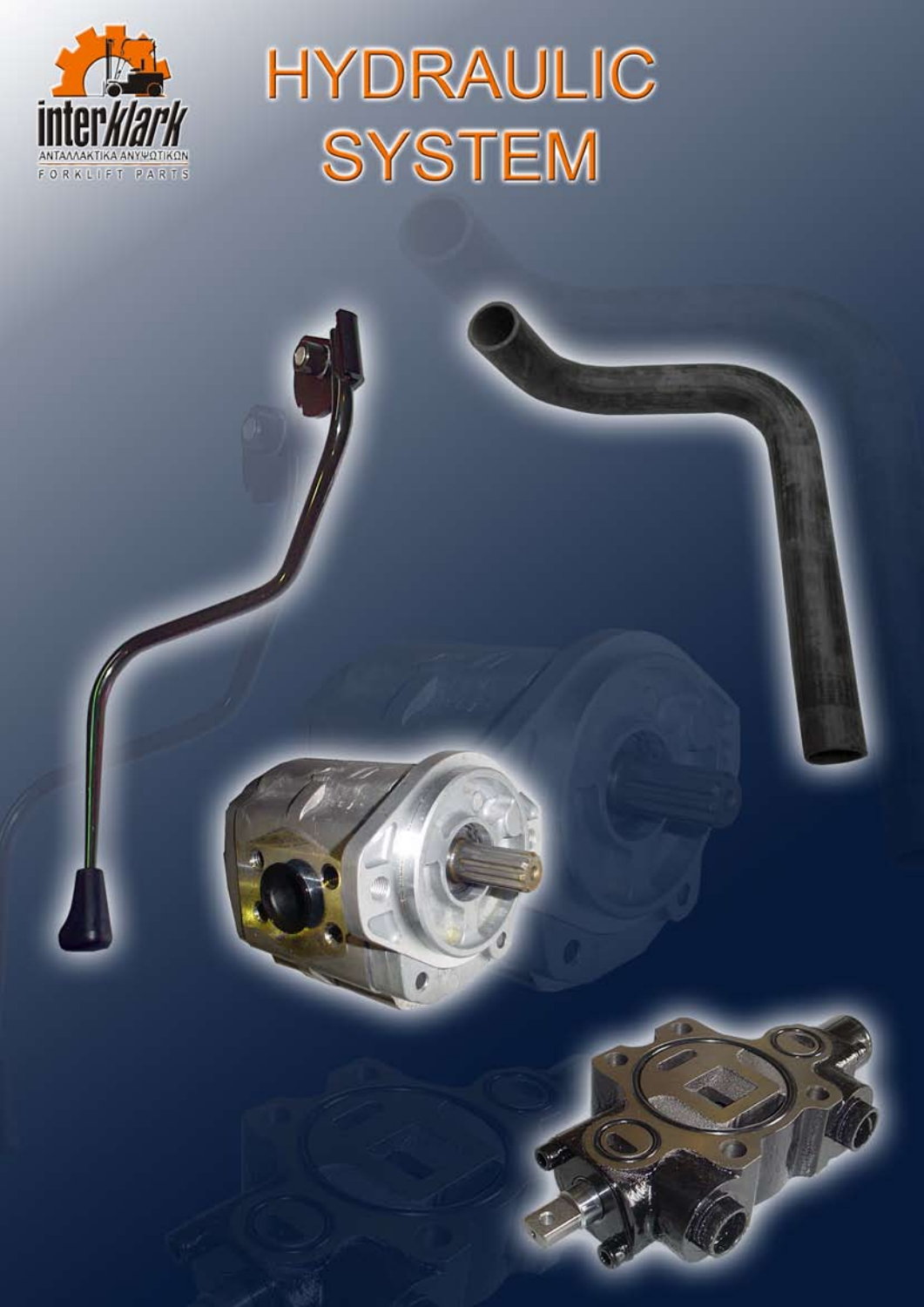

# **Hydraulic System**

### **Control Valves**



| Original Code:         |             |              | Original Code:               |             |                          | Original Code:                   |             |           |  |
|------------------------|-------------|--------------|------------------------------|-------------|--------------------------|----------------------------------|-------------|-----------|--|
| Interklark Code: 70824 |             |              | Interklark Code: 70828       |             |                          | Interklark Code: 36833           |             |           |  |
| <b>TOYOTA</b>          |             |              | <b>TOYOTA</b>                |             |                          | KOMATSU, MITSUBISHI, NISSAN, TCM |             |           |  |
|                        |             |              |                              |             |                          |                                  |             |           |  |
| $\mathsf a$            | $\sf b$     | $\mathbf c$  | $\mathsf a$                  | $\mathsf b$ | ${\bf c}$                | $\mathsf{a}$                     | $\sf b$     | ${\bf c}$ |  |
| 18                     | 11          | 40/54        | 16                           | 10,5        | 40/54                    | 16                               | 11,5        | 64/75,5   |  |
|                        |             |              |                              |             |                          |                                  |             |           |  |
| Original Code:         |             |              | Original Code:               |             |                          | Original Code:                   |             |           |  |
| Interklark Code: 37156 |             |              | Interklark Code: 70826       |             |                          | Interklark Code: 70825           |             |           |  |
| <b>TOYOTA</b>          |             |              | CATERPILLAR, MITSUBISHI, TCM |             |                          | <b>NISSAN</b>                    |             |           |  |
|                        |             |              |                              |             |                          |                                  |             |           |  |
| a                      | $\sf b$     | $\mathbf{C}$ | $\mathsf a$                  | $\mathsf b$ | $\mathtt{C}$             | a                                | $\sf b$     | ${\bf c}$ |  |
| 14                     | 12,5        | 85           | 14,5                         | 8/10        | 64/74                    | 14                               | 10/7        | 76        |  |
|                        |             |              |                              |             |                          |                                  |             |           |  |
| Original Code:         |             |              | Original Code:               |             |                          | Original Code:                   |             |           |  |
| Interklark Code: 70827 |             |              | Interklark Code: 37020       |             |                          | Interklark Code: 37043           |             |           |  |
| KOMATSU, NYK           |             |              | <b>LINDE</b>                 |             |                          |                                  |             |           |  |
|                        |             |              |                              |             |                          |                                  |             |           |  |
| a                      | $\mathsf b$ | $\mathbf{C}$ | a                            | $\mathsf b$ | ${\bf c}$                | a                                | $\mathsf b$ | ${\bf c}$ |  |
| 16                     | 10/8        | 63/77        | $18\,$                       | 8           | $\overline{\phantom{a}}$ | 15                               | 15          | 38        |  |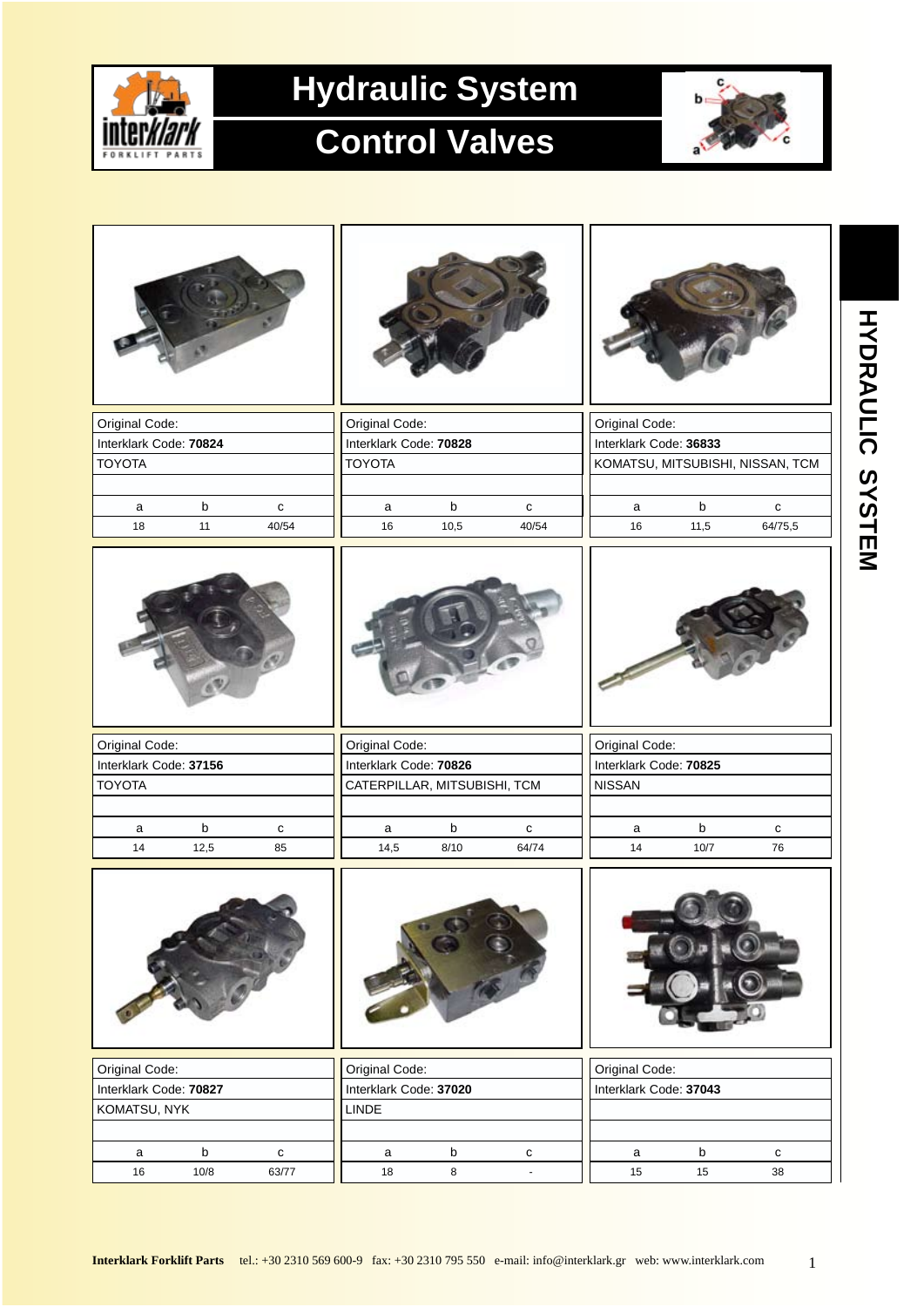

## **Hydraulic System**

#### **Control Valves Levers**





3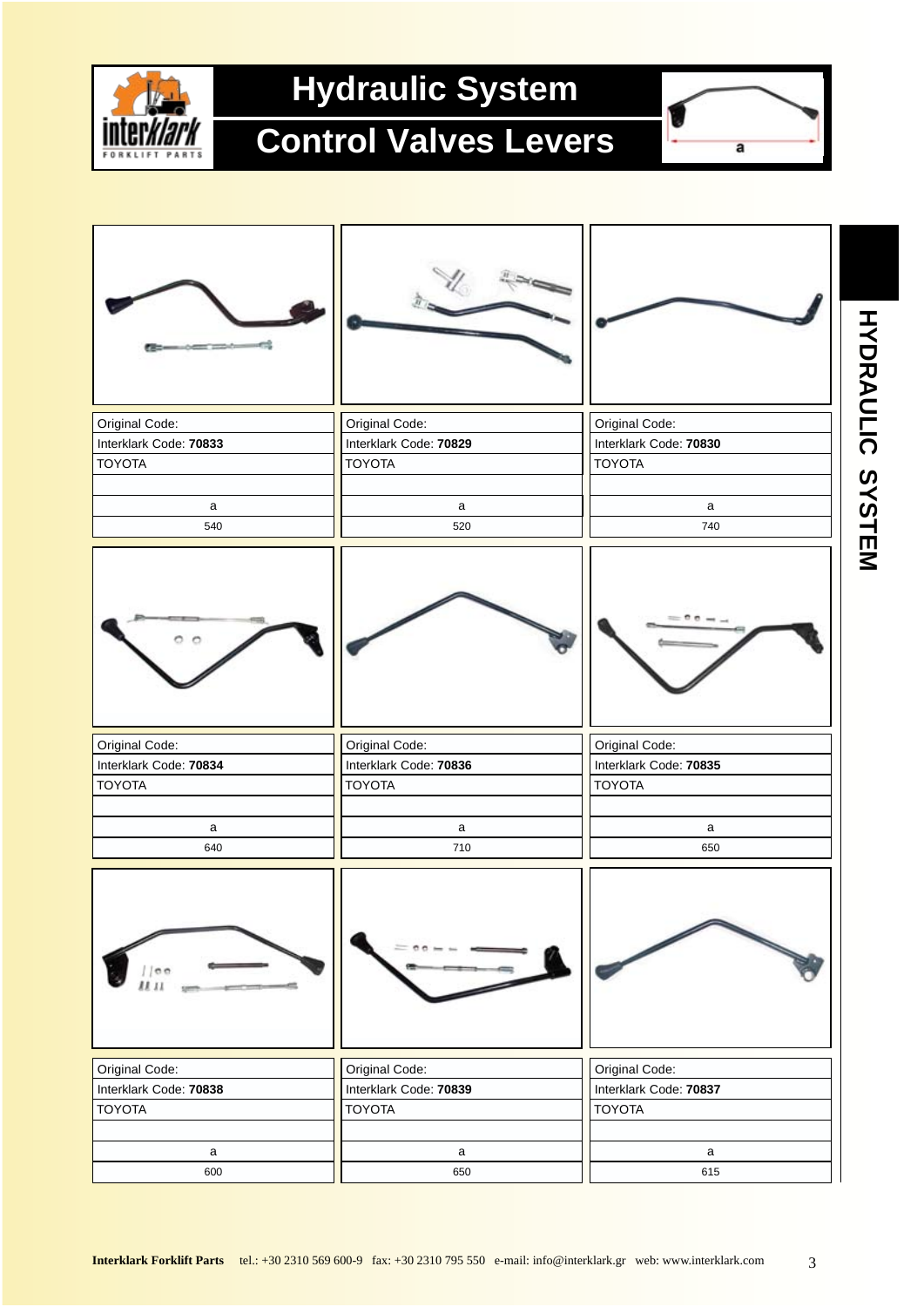

# **Hydraulic System**

#### **Hoses**

| Original Code:         | Original Code:         | Original Code:         |  |
|------------------------|------------------------|------------------------|--|
| Interklark Code: 72013 | Interklark Code: 70797 | Interklark Code: 70796 |  |
| KOMATSU                | <b>TOYOTA</b>          | <b>TOYOTA</b>          |  |
|                        |                        |                        |  |
|                        |                        |                        |  |
|                        |                        |                        |  |
|                        |                        |                        |  |
| Original Code:         | Original Code:         | Original Code:         |  |
| Interklark Code: 70804 | Interklark Code: 37209 | Interklark Code: 70794 |  |
| <b>TCM</b>             | <b>NISSAN</b>          | <b>KOMATSU</b>         |  |
|                        |                        |                        |  |
|                        |                        |                        |  |
|                        |                        |                        |  |
| <b>CONTRACT</b>        | Artes Care             |                        |  |
| Original Code:         | Original Code:         | Original Code:         |  |
| Interklark Code: 72075 | Interklark Code: 72076 | Interklark Code: 81157 |  |
| <b>KOMATSU</b>         | <b>KOMATSU</b>         | <b>MITSUBISHI</b>      |  |
|                        |                        |                        |  |
|                        |                        |                        |  |
|                        |                        |                        |  |